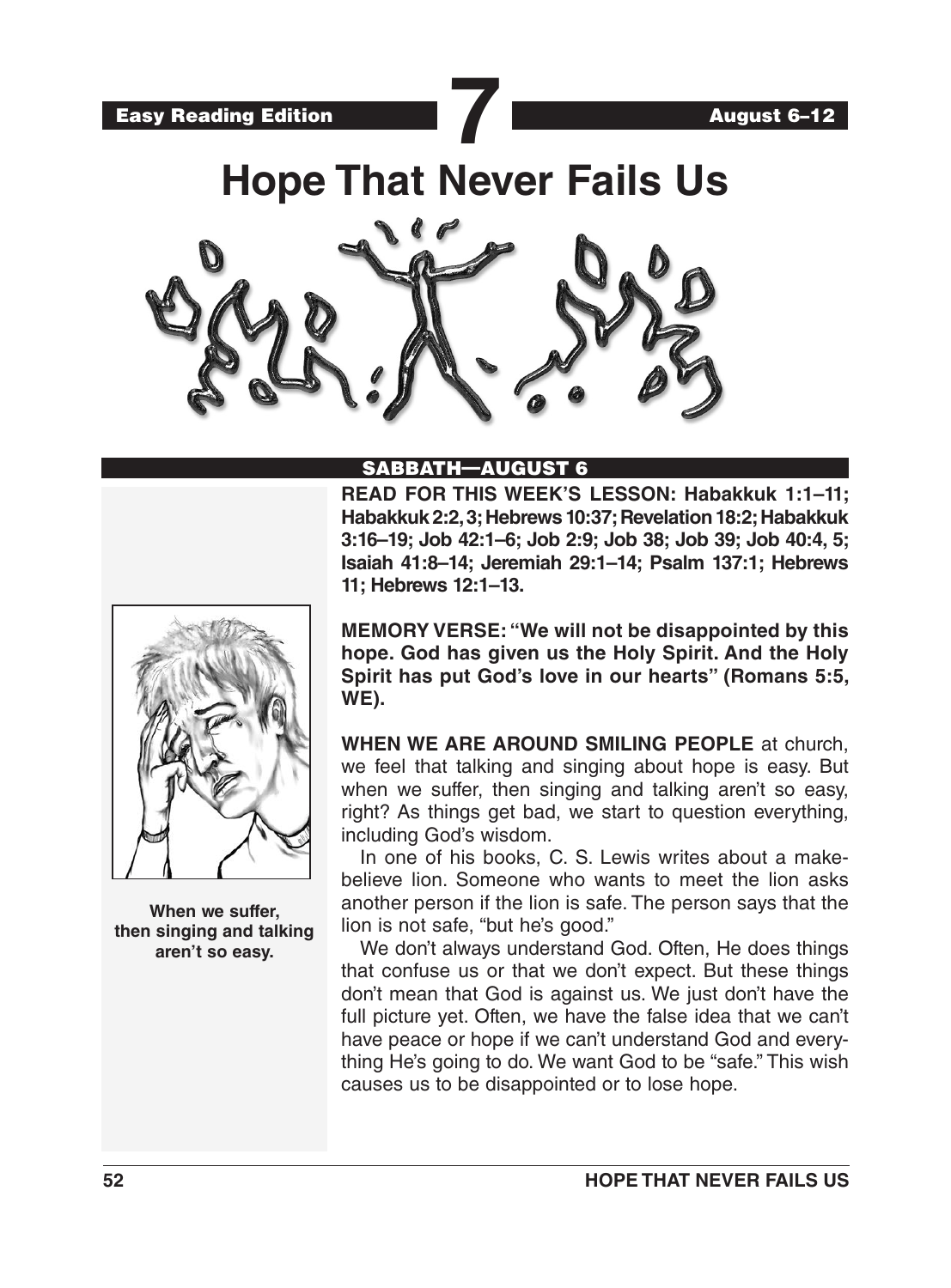#### SUNDAY—AUGUST 7 Lesson 7

#### **THE BIG PICTURE (Habakkuk 1:1–4)**

When we suffer, we often feel that our suffering is the only thing that matters. We must understand that war between God and Satan causes everyone to suffer. So, we must trust God during hard times (read Revelation 12:7; Romans 8:22). Habakkuk's story shows us this Bible truth.

#### **Why is Habakkuk so upset? Read Habakkuk 1:1–4 for the answer.**

How do you expect God will answer Habakkuk's prayer? Maybe you think God will say, "That's awful, Habakkuk. Let Me help you right away." But God tells Habakkuk that things will get worse. Read God's answer in Habakkuk 1:5–11.

The Assyrians took the Israelites as prisoners of war. The Israelites had to live in a strange country far from home. God promises that something worse is coming. Soon, the Babylonians will carry away the people of Judah from their land. Habakkuk cries to God in Habakkuk 1:12–17. Then Habakkuk waits for God to answer.

### **In Habakkuk 2:2, 3, God makes a special promise before He says that Babylon will be destroyed. How does this promise bring hope to Habakkuk?**

Habakkuk 2 is God's promise that He will destroy the Babylonians. Hebrews 10:37 uses the quote from Habakkuk 2:3 to show us a future promise about the Savior. This promise shows us that God will destroy " 'the big and powerful city of Babylon' " (Revelation 18:2, NLV), just as He destroyed the kingdom of Babylon in Old Testament times.

Habakkuk lived between two terrible times. He already saw the Assyrians destroy Israel. Now he learns that Babylon will do worse to Judah. Today, we are in the same place as Habakkuk. Terrible evil has happened and is all around us. But the Bible says that worse is going to come. How does Habakkuk live with the knowledge about the awful things that will happen in the future? Habakkuk learns to see the "whole picture" in the Bible. We praise God when we understand the big picture. In chapter 3, Habakkuk can pray a wonderful prayer of praise to God. Habakkuk knows what God will do in the future.

**Why does Habakkuk have hope? Read Habakkuk 3:16– 19 for the answer.** 



**The Assyrians took the Israelites as prisoners of war and removed them from their land.**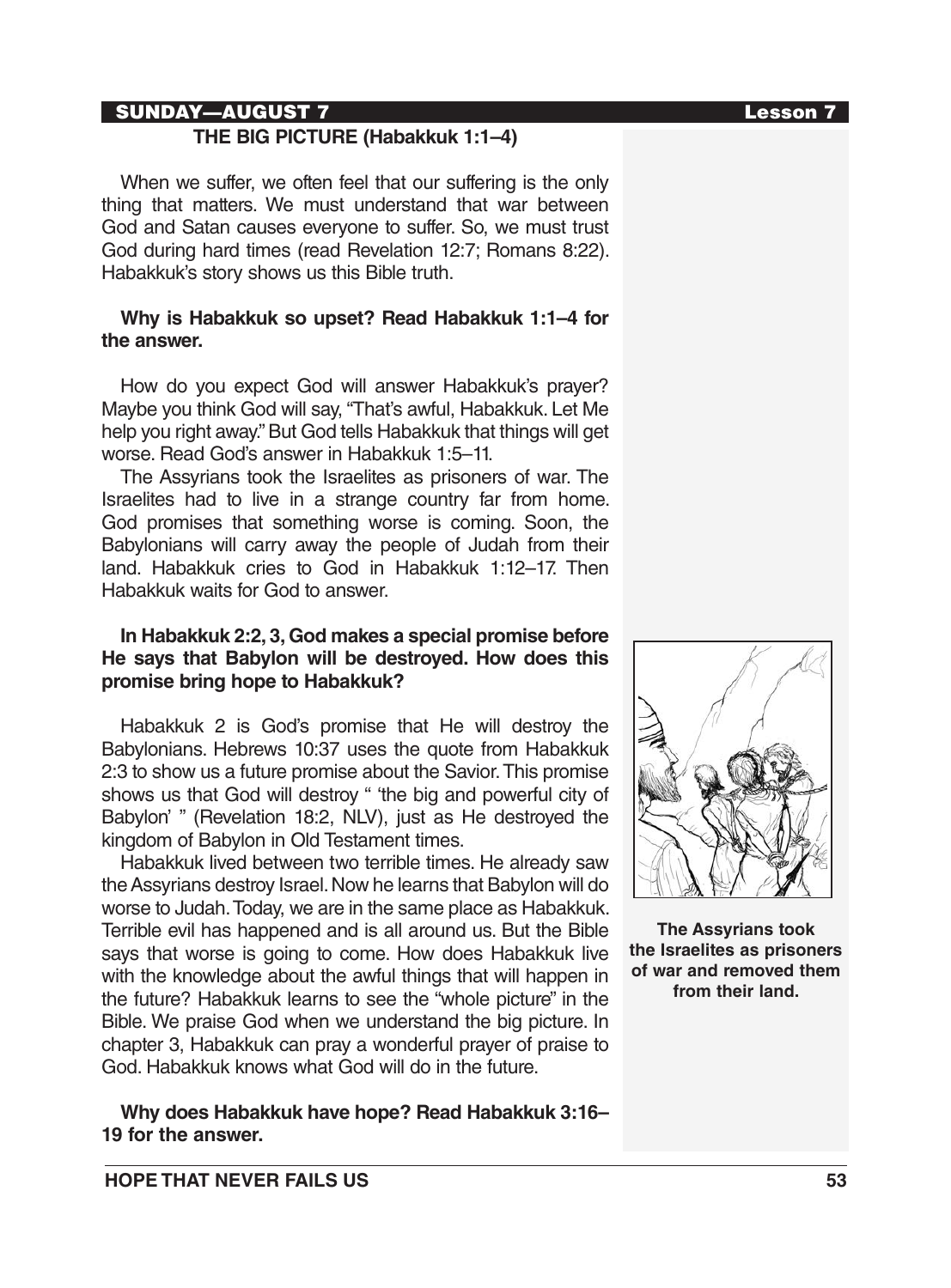

**Job answers, " 'I am not worthy to speak! What can I say to you?' " (Job 40:4, ERV).**

## Lesson 7 MONDAY—AUGUST 8

### **A PICTURE OF GOD (Job 42:1–6)**

As we know, the book of Job starts with Job's awful experiences of pain and suffering. Job loses everything, except his life and his wife. His wife tells Job to " 'curse God and die!' " (Job 2:9, ERV). The rest of the book is a conversation between Job and his friends. Job's friends spend their time trying to figure out why all these terrible things happened to him. While Job's friends talk, God stays silent and says nothing.

Finally, in Job 38, God starts talking. First, God shows that He does not approve of the ideas of Job's friends: " 'Who do you think you are to disagree with my plans? You do not know what you are talking about' " (Job 38:2, NIrV). Second, God asks Job 60 powerful questions. Open your Bible and read about them in Job 38 and Job 39.

After the last question, Job answers, " 'I am not worthy to speak! What can I say to you? I cannot answer you! I will put my hand over my mouth. I spoke once [the first time], but I will not speak again. I spoke twice, but I will not say anything more' " (Job 40:4, 5, ERV). But God isn't finished talking. He asks Job another set of "big" questions.

#### **Read Job's final answer in Job 42:1–6. What is God trying to tell Job? How does this answer change Job's heart?**

God doesn't answer any of the "why" questions that Job's friends ask. But God does "paint" a picture about His royal power and might. We can see this "picture" about God in nature. Job's need for an explanation ends when he sees this picture of God's power and might in nature.

Job's story shows us a wonderful Bible truth. Hope and encouragement can come from understanding how little we really know. We want to know everything so that we can feel safe. We lose hope when we can't know. Sometimes God helps us remember we know very little so that we will put our hope in Him. He knows everything.

**Are things happening now that you can't understand? If yes, think about God and His love. How can thinking about these things give you the hope you need to live with the things you can't understand?**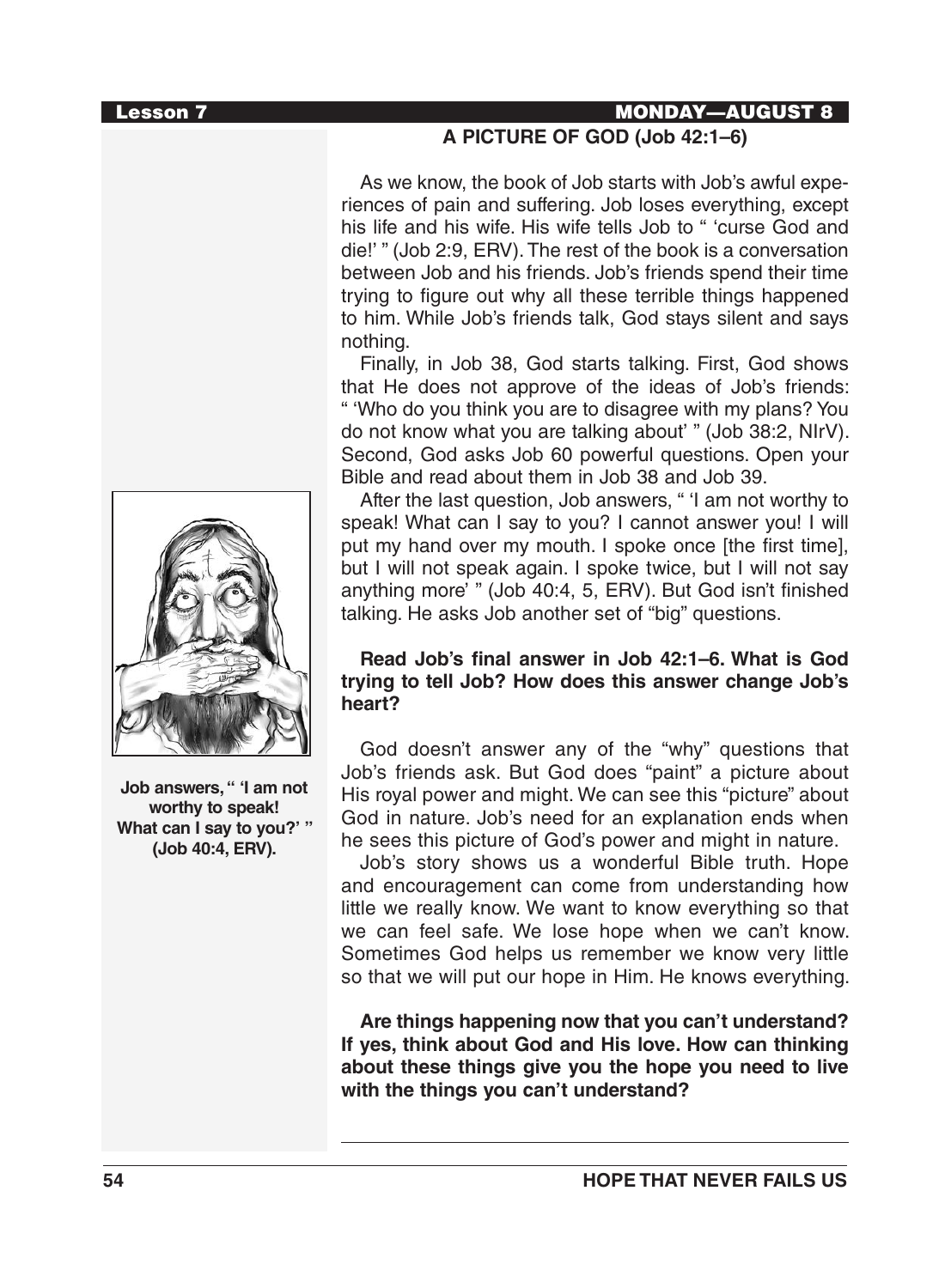#### TUESDAY—AUGUST 9 Lesson 7

### **GOD IS WITH US (Isaiah 41:13)**

**" 'I am the Lord your God, who holds your right hand. And I tell you, "Don't be afraid! I will help you" ' " (Isaiah 41:13, ERV).** 

Someone said, "Maybe you think God is far away. If yes, ask yourself, 'Who moved away? Did God? Or did I'?" When troubles come, we often think that God has left us alone. The truth is that God hasn't gone anywhere.

The Jews who were taken as prisoners of war from their land felt that God was very far away from them. But God promises Isaiah that He will free His people in the future. Then they will come back to Jerusalem. Yes, Isaiah tells the people that this promise will happen many years in the future. But God wants His people to know that He hasn't moved away from them. They can continue to hope.

#### **What reasons for hope do God's people have in this story? Read Isaiah 41:8–14 for the answer. How does the promise in these verses help us as we wait for Jesus to come back and take us to heaven?**

One of the most powerful word pictures in Isaiah 41:8–14 is found in Isaiah 41:13. God controls everything. So, He says His people do not need to fear. He " 'holds your right hand' " (Isaiah 41:13, ERV). Sure, we can imagine in our minds a picture of God sitting on His big throne while He controls our history many light-years away from our earth. But do you know that God can hold our hands, too?

When we are busy, we may find it hard to remember that God is near us. So, we must remember that God is Immanuel, which means "God with us." When God is with us, His plans, promises, and life-changing power are with us, too.

**Over the next few days, try this test. Every chance you get, tell yourself that the God who made everything is near enough to hold your hand. He promises to help you. Write down how this changes the way you live. Be ready to talk about your experience in class on Sabbath.** 



**Do you know that God is near enough to us to hold our hands, too?**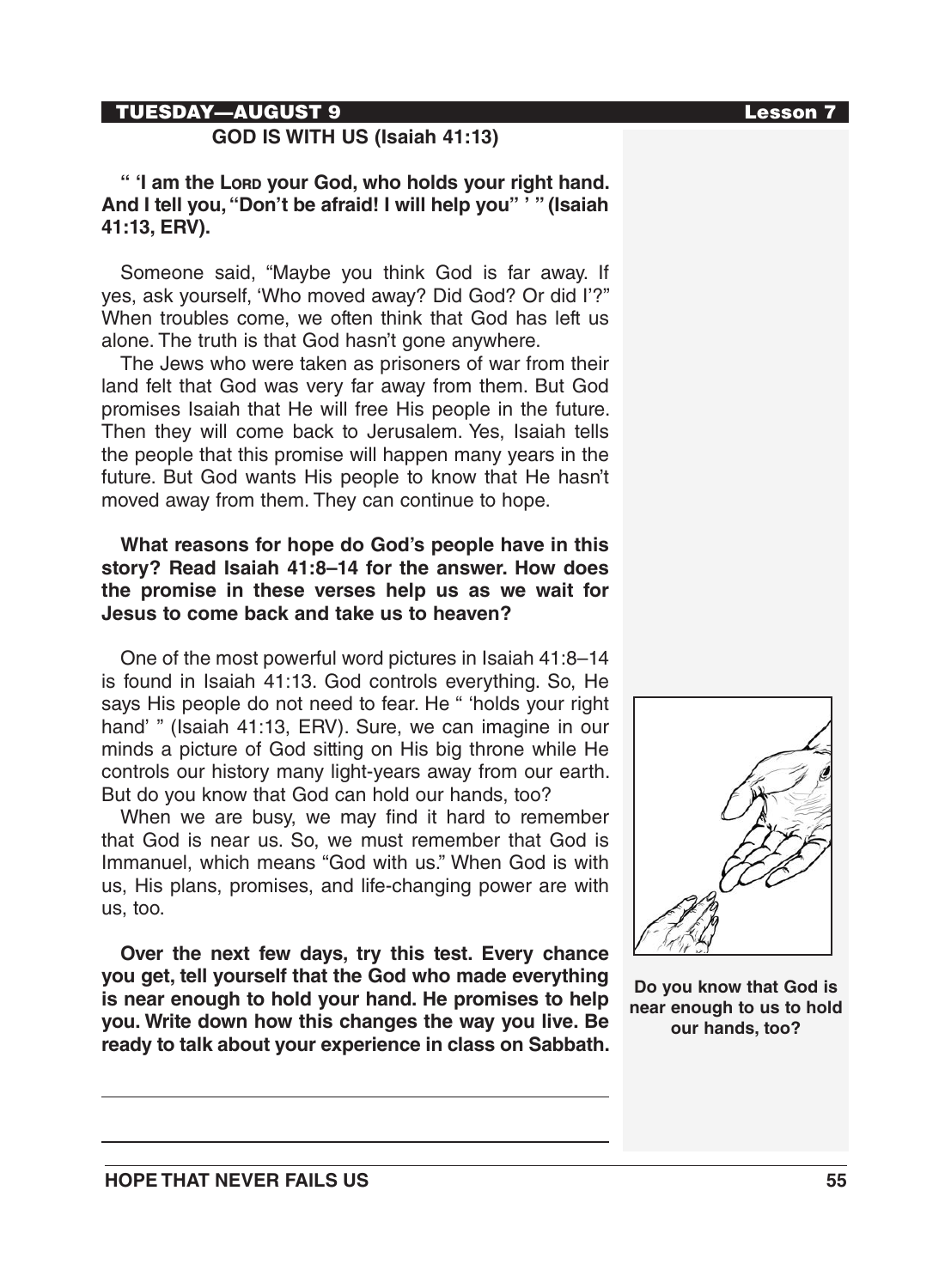

**" 'Pray to the Lord for the city you are living in' " (Jeremiah 29:7, ERV).**

### Lesson 7 WEDNESDAY—AUGUST 10

#### **OUR FATHER'S PLANS FOR US (Jeremiah 29:1–10)**

**Everyone looks for hope. Where do we find it? Some people find hope in the smile of a friend. For other people, hope comes from a thing or another person. Where do you look for hope and courage?**

Jeremiah writes to people who lost hope when they were carried away from their land to Babylon. A writer of the Psalms writes about how the people felt during this time of suffering: "We were sitting by the rivers of Babylon. We wept when we remembered what had happened to Zion" (Psalm 137:1, NIrV). For sure, the people are sad. But Jeremiah gives them reasons why they shouldn't give up hope.

#### **What reasons for hope do we read about in Jeremiah 29:1–10?**

These verses give us three important reasons for hope:

(1) God tells His people not to give up hope because their troubles are not caused by bad luck. God announces what He will do for "all those [people] he forced to go from Jerusalem to Babylon" (Jeremiah 29:4, NIrV). Evil is around God's people. But God will keep His children safe.

(2) God tells His people that they should not give up hope for another reason. He can work in their lives even when things get difficult. " Also, do good things for the city I sent you to. Pray to the Lore for the city you are living in, because if there is peace in that city, you will have peace also' " (Jeremiah 29:7, ERV).

(3) God tells His people they should not give up hope for a final reason. God is going to bring them home again. "This is what the Lond says: 'Babylon will be powerful for 70 years. After that time, I will come to you people who are living in Babylon. I will keep my good promise to bring you back to Jerusalem' " (Jeremiah 29:10, ERV).

God explains to His people that He was in control of their past. He also tells His people He is in control of their lives now. He will be in control of their future, too. Then God tells His people how much He cares for them (Jeremiah 29:11–14).

**Read Jeremiah 29:11–14. Change the word "you" to your name in each verse, as if God made these promises to you. How do these promises give you hope?**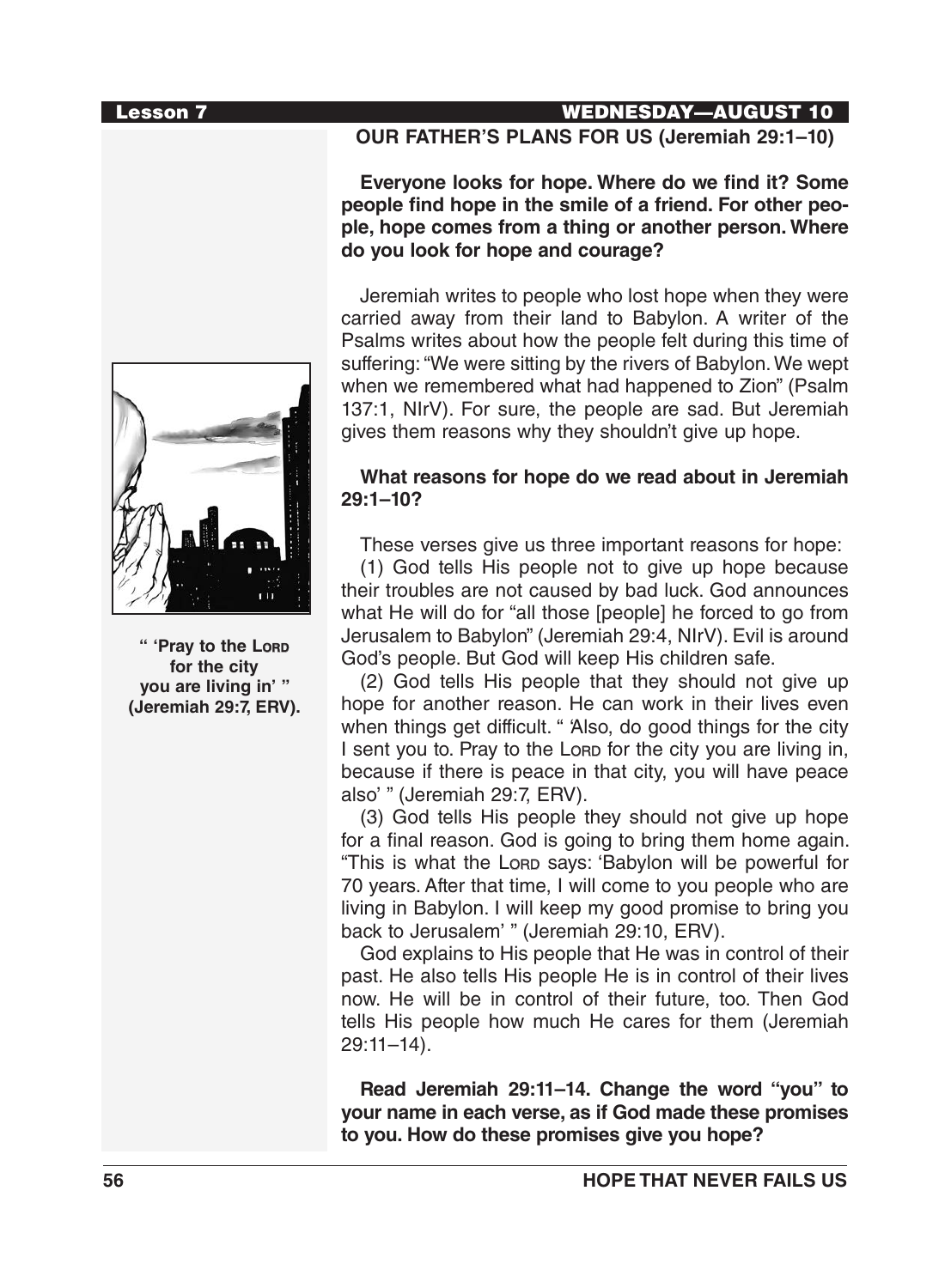### THURSDAY—AUGUST 11 Lesson 7

### **Read Hebrews 12:5–13. What's the message to us in these verses? How does this message fit in with what we've studied this quarter?**

In Hebrews 12:5–13, Paul explains why we have tests and difficult experiences. He says that God uses these experiences to discipline us. In Greece during Paul's time, the word "discipline" was the same as "education." So, if we want to understand "discipline," we must understand that God teaches us in the school of faith. Paul talks about this idea in Hebrews 11.

All through Hebrews 11, Paul writes about men and women who have strong faith. Their faith keeps them strong when they have difficult experiences and hard tests in life. In chapter 12, Paul tells us that we also can run and finish the "race" of faith with the same strength as the men and women in Hebrews 11. How do we do that? We keep our eyes on Jesus (Hebrews 12:2). Jesus shows us how to behave when times get difficult (Hebrews 12:3). When we read Hebrews 12, it is the same as wearing a pair of reading glasses. Without these glasses, our eyesight or understanding about suffering will always be fuzzy. But when we look through these glasses, our eyesight is corrected. These "glasses" will correct the fuzzy and confusing explanations about suffering that other people try to give us. When we read Hebrews 12, we will understand why we suffer. Then we will behave as Jesus wants us to behave during hard tests and difficult experiences.

**Read Hebrews 12:1–13. Now look at Hebrews 12:5–13 and answer these questions:**

**Who disciplines us?** 

**Why are we disciplined?** 

**How do we behave when we are disciplined?** 

**Read Hebrews 12:1–13 again. Make a list of all the reasons for hope. How has this hope helped you with your spiritual "education"? What about when God has disciplined you? What did you learn?**



**Paul tells us that we also can run and finish the "race" of faith.**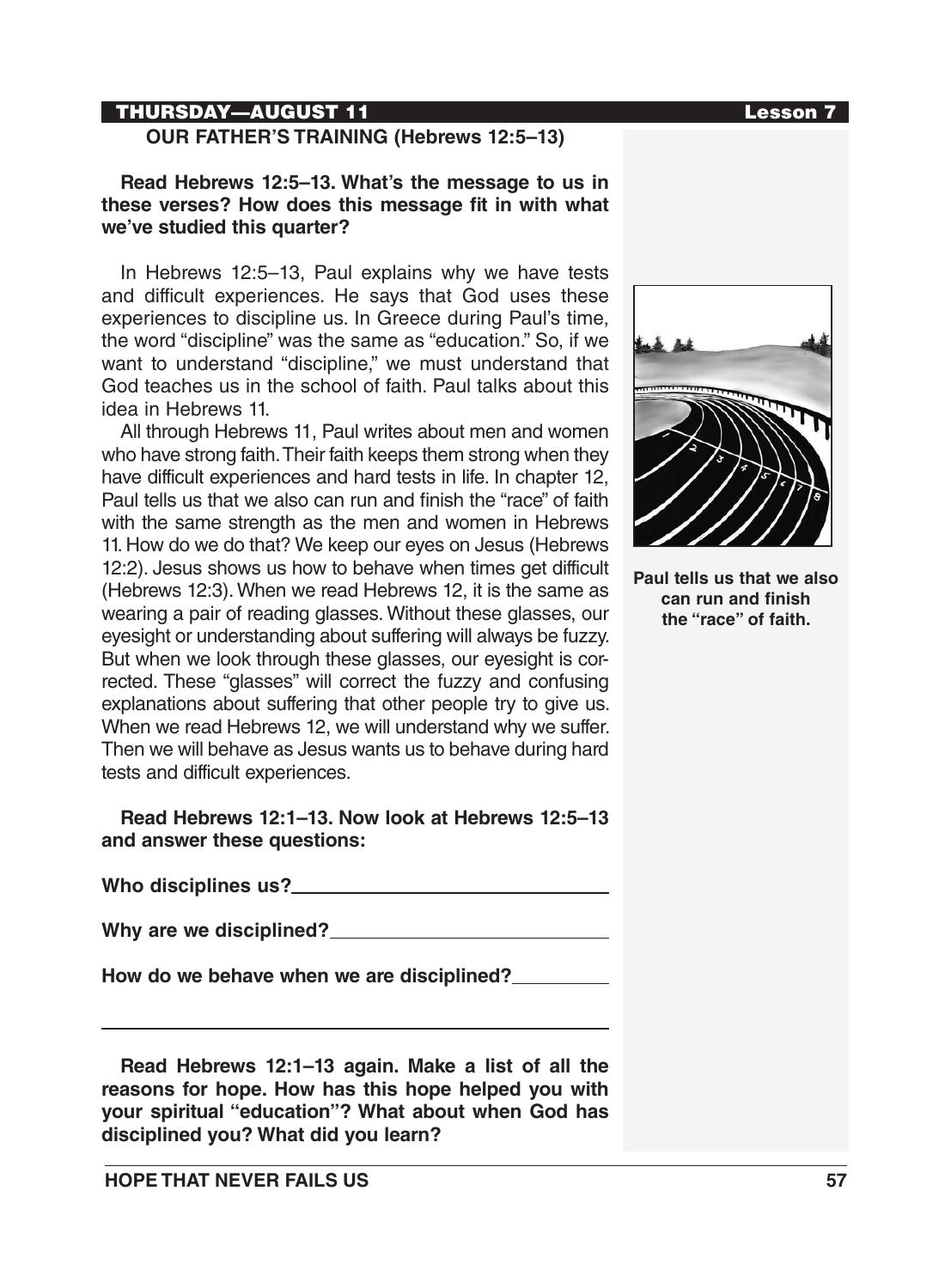#### Lesson 7 FRIDAY—AUGUST 12

**ADDITIONAL THOUGHT:** Read Ellen G. White, "The School of the Hereafter," pages 301–309, in *Education*; and "Help in Daily Living," pages 470, 471, in *The Ministry of Healing*.

"Every one of us will feel hopeless and disappointed sometimes in our lives. We will have days when we feel very sad. Then we will have trouble believing that God loves us and cares for us. We will have days filled with troubles. At these times, we may want to die. Many people stop trusting in God when troubles start. They start to doubt everything. At these times, we need spiritual eyesight to understand how God leads us. Then we may see angels trying to save us from ourselves. The angels help us to have faith that is stronger than any mountain. If God opened our eyes to see these angels, then new faith would grow in our hearts." —Ellen G. White, *Prophets and Kings*, page 162, adapted.

#### **DISCUSSION QUESTIONS:**

**1** Ellen G. White says that all of us will have experiences that make us feel hopeless. Do you know anyone who is feeling hopeless? How can we help people who suffer to find hope?

2 As a class, talk about your answers to Tuesday's final question. You learned about how God is near you always. How did that thought change you?

**3** In class, read parts of Job 38–41. What do these verses tell us about God? What do you learn that gives you hope and encouragement? How do these verses from Job show us God's love?

4 Hope that changes lives comes from God. Who do you know who needs hope? Spend some time praying for this person. Pray that God will give hope to this person's life. What more can you do for people who fail to find hope?

**5** If someone is willing, ask this person to talk about a time when troubles caused him or her to lose hope and faith. What helped things to change? What can we share with each other that can help us when we lose hope?



**"We need spiritual eyesight to understand how God leads us. Then we may see angels trying to save us from ourselves."**